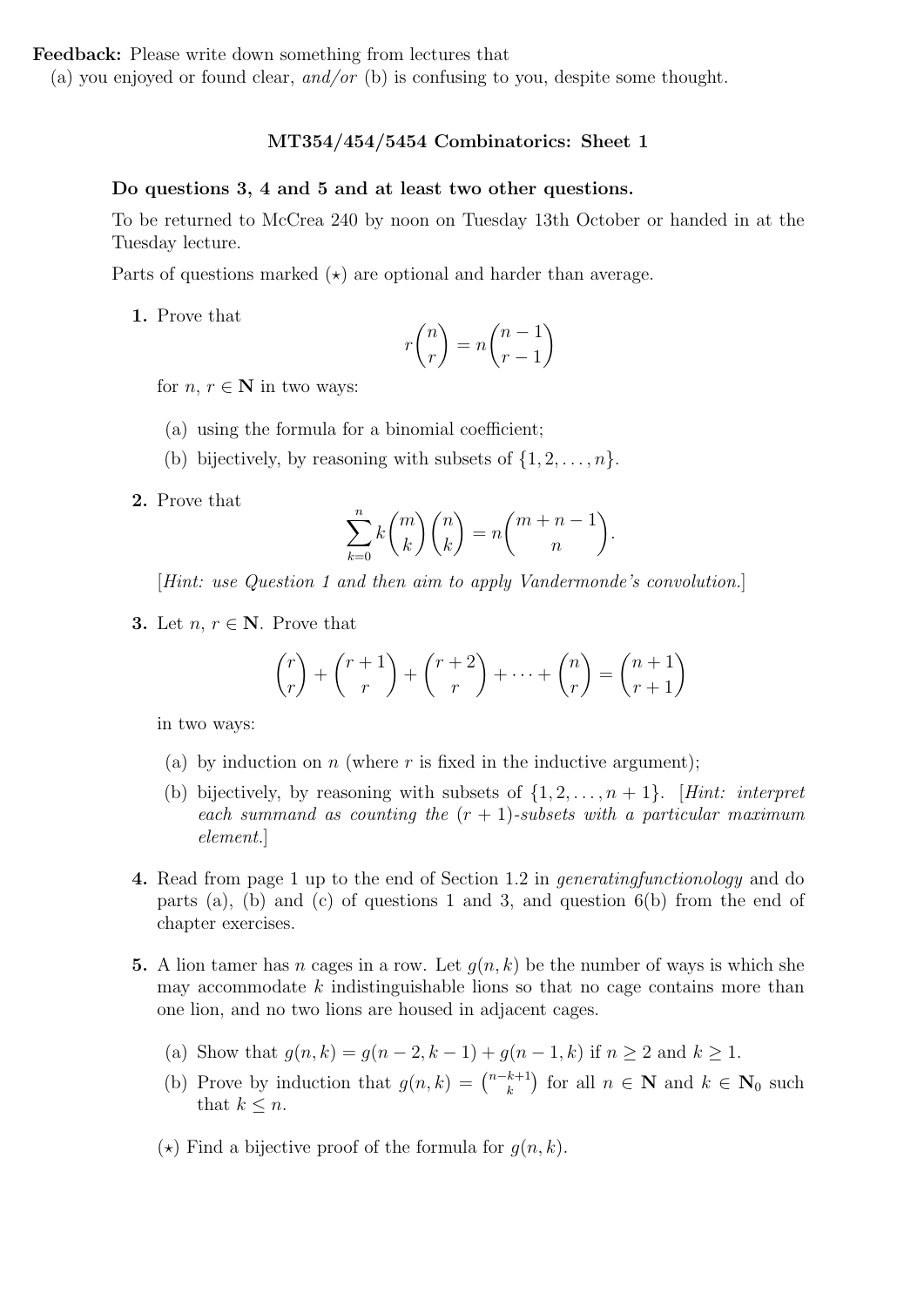- **6.** Let  $n, k \in \mathbb{N}$ . How many solutions are there to the equation  $t_1 + t_2 + \cdots + t_n = k$ if the  $x_i$  are *strictly* positive integers, i.e.  $t_i \in \mathbb{N}$  for each i?
- 7. Define

$$
b_n = \binom{n}{0} + \binom{n-1}{1} + \binom{n-2}{2} + \cdots
$$

for  $n \in \mathbf{N}_0$ .

- (a) Find the first few members of the sequence  $b_0, b_1, b_2, b_3, \ldots$
- (b) State and prove a recurrence relating  $b_{n+2}$  to  $b_{n+1}$  and  $b_n$ .
- 8. (a) What is  $11<sup>4</sup>$ ? Explain the connection to binomial coefficients.
	- (b) By considering a suitable binomial expansion prove that

$$
\frac{4^n}{2n+1} \le \binom{2n}{n} \le 4^n.
$$

- **9.** Let  $p_n = d_n/n!$  be the probability that a permutation of  $\{1, 2, \ldots, n\}$ , chosen uniformly at random, is a derangement. Using only the recurrence in Theorem 2.4, prove by induction that  $p_n - p_{n-1} = (-1)^n/n!$ ; hence give an alternative proof of Corollary 2.5.
- 10. Some further results on derangements.
	- (a) Let  $a_n(k)$  be the number of permutations of  $\{1, 2, \ldots, n\}$  with exactly k fixed points. Note that  $d_n = a_n(0)$ . Use results from lectures to prove that

$$
a_n(k) = \frac{n!}{k!} \left( 1 - \frac{1}{1!} + \frac{1}{2!} - \dots + \frac{(-1)^{n-k}}{(n-k)!} \right).
$$

Hence, or otherwise, give a simple expression for  $a_n(0) - a_n(1)$ .

- (b) Use part (a) to give an alternative proof of Theorem 2.6(ii), that the average number of fixed points of a permutation of  $\{1, 2, \ldots, n\}$  is 1.
- (c) ( $\star$ ) Let  $e_n$  be the number of derangements of  $\{1, 2, \ldots, n\}$  that are even permutations, and let  $o_n$  be the number that are odd permutations. By evaluating the determinant of the matrix

$$
\begin{pmatrix} 0 & 1 & 1 & \dots & 1 \\ 1 & 0 & 1 & \dots & 1 \\ 1 & 1 & 0 & \dots & 1 \\ \vdots & \vdots & \vdots & \ddots & \vdots \\ 1 & 1 & 1 & \dots & 0 \end{pmatrix}
$$

in two different ways, prove that  $e_n - o_n = (-1)^{n-1}(n-1)$ .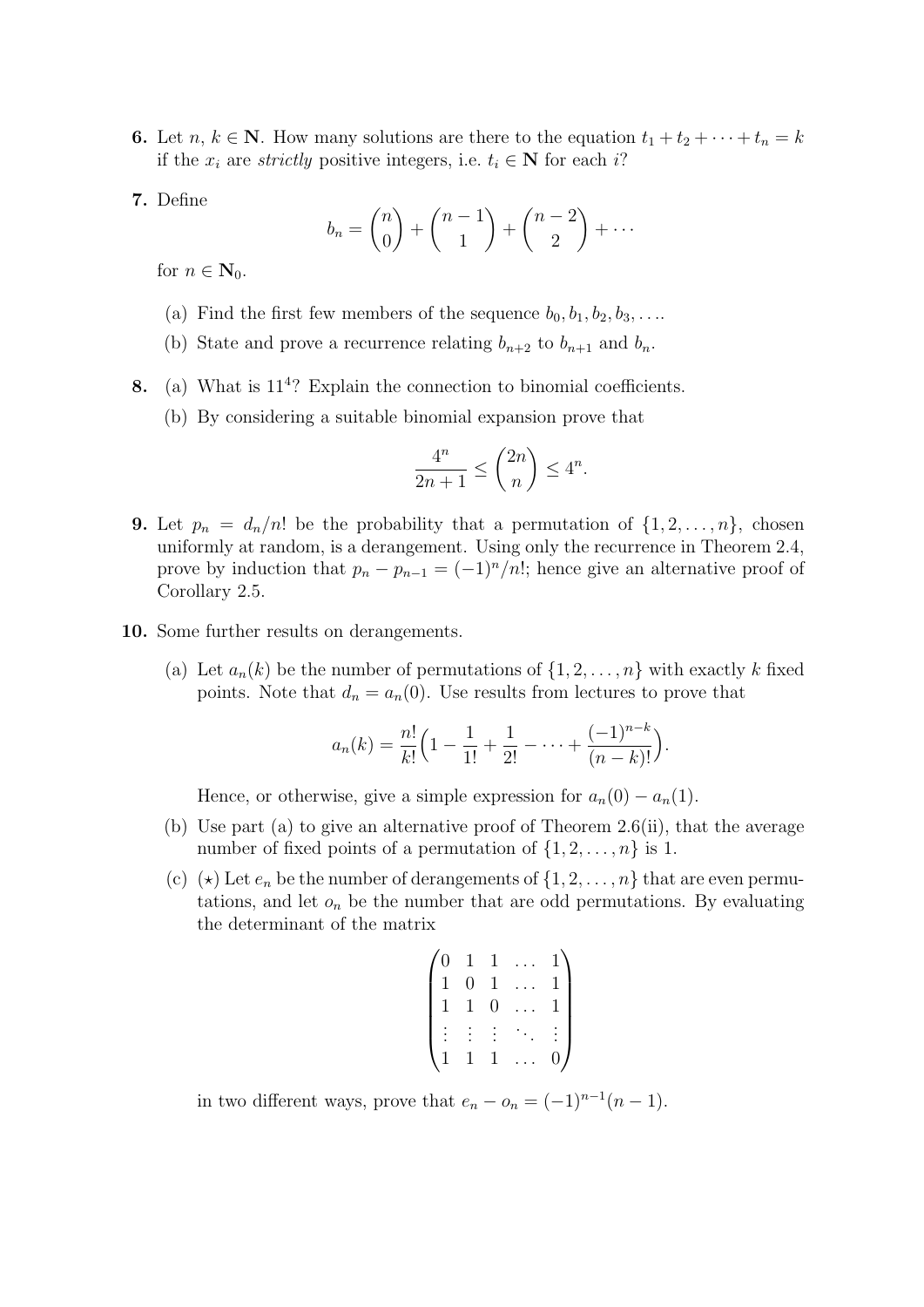(a) you enjoyed or found clear, and/or (b) is confusing to you, despite some thought.

## MT354/454/5454 Combinatorics: Sheet 2

#### Do questions 2, 3 and 4 and at least one other question.

To be returned to McCrea 240 by 10am on Thursday 22nd October or handed in at the Thursday lecture.

Parts of questions marked  $(\star)$  are optional and harder than average. A variation on Question 9 will form part of the MSc Mini-project.

- 1. How many numbers between 1 and 2011 are not divisible by either 2 or 3? How many are not divisible by either 2, 3 or 5? Illustrate your answers with Venn diagrams.
- **2.** How many numbers in the interval  $\{1, 2, \ldots, 100\}$  are not divisible by any of 2, 3, 5 or 7? Use the PIE, making it clear which sets you are using. Hence find the number of primes  $\leq 100$ .
- **3.** Do question  $3(e)$ –(h) and Question 11 from the end of chapter exercises from Chapter 1 of Wilf generatingfunctionology. Please also read §1.3. [Hint: In Question 11, note the the notation  $[n] = \{1, 2, \ldots, n\}$  is used.]
- 4. Euler's  $\varphi$  function is important in number theory. It is defined by

$$
\varphi(N) = |\{a \in \mathbf{N} : 1 \le a \le N, \ a \text{ is coprime to } n\}|.
$$

For example, when  $N = 10$ , the integers a such that  $1 \le a \le 10$  and a is coprime to 10 are  $1, 3, 7, 9$ ; note that these are precisely the numbers in  $\{1, 2, \ldots, 10\}$  that are not divisible either by 2 or by 5.

- (a) Show that  $\varphi(p) = p 1$  if p is prime.
- (b) Let p, q, r denote distinct primes. Prove formulae for  $\varphi(pq)$ ,  $\varphi(p^2q)$  and  $\varphi(pqr)$  using the PIE. (Define the sets you use in the PIE precisely.)
- (c) Recall that each integer N has a unique prime factorization  $M = p_1^{e_1} \dots p_s^{e_s}$ where  $p_1 < p_2 < \cdots < p_n$  are primes and  $e_1, e_2, \ldots, e_n \in \mathbb{N}$ . Prove that

$$
\varphi(N) = N\left(1 - \frac{1}{p_1}\right)\left(1 - \frac{1}{p_2}\right)\dots\left(1 - \frac{1}{p_n}\right).
$$

[Hint: you can use Theorem 5.6, or work directly from the PIE. Please do not assume the result in (d).]

- (d) Deduce from (c) that if M and N are coprime then  $\varphi(MN) = \varphi(M)\varphi(N)$ .
- 5. How many non-decreasing sequences of length 3 can one make from the set  ${1,2,...,8}$ ? [Hint: one approach is first to count the sequences with 3 distinct elements, then the sequences like  $(1, 1, 2)$  with 2 distinct elements, and finally the sequences like  $(1,1,1)$  with 3 equal elements. Or use Theorem 4.7.

**6.** Give a bijective proof of the identity 
$$
\sum_{k=0}^{n} \binom{n}{k} b^{n-k} = (1+b)^n
$$
 for  $b \in \mathbb{N}_0$ .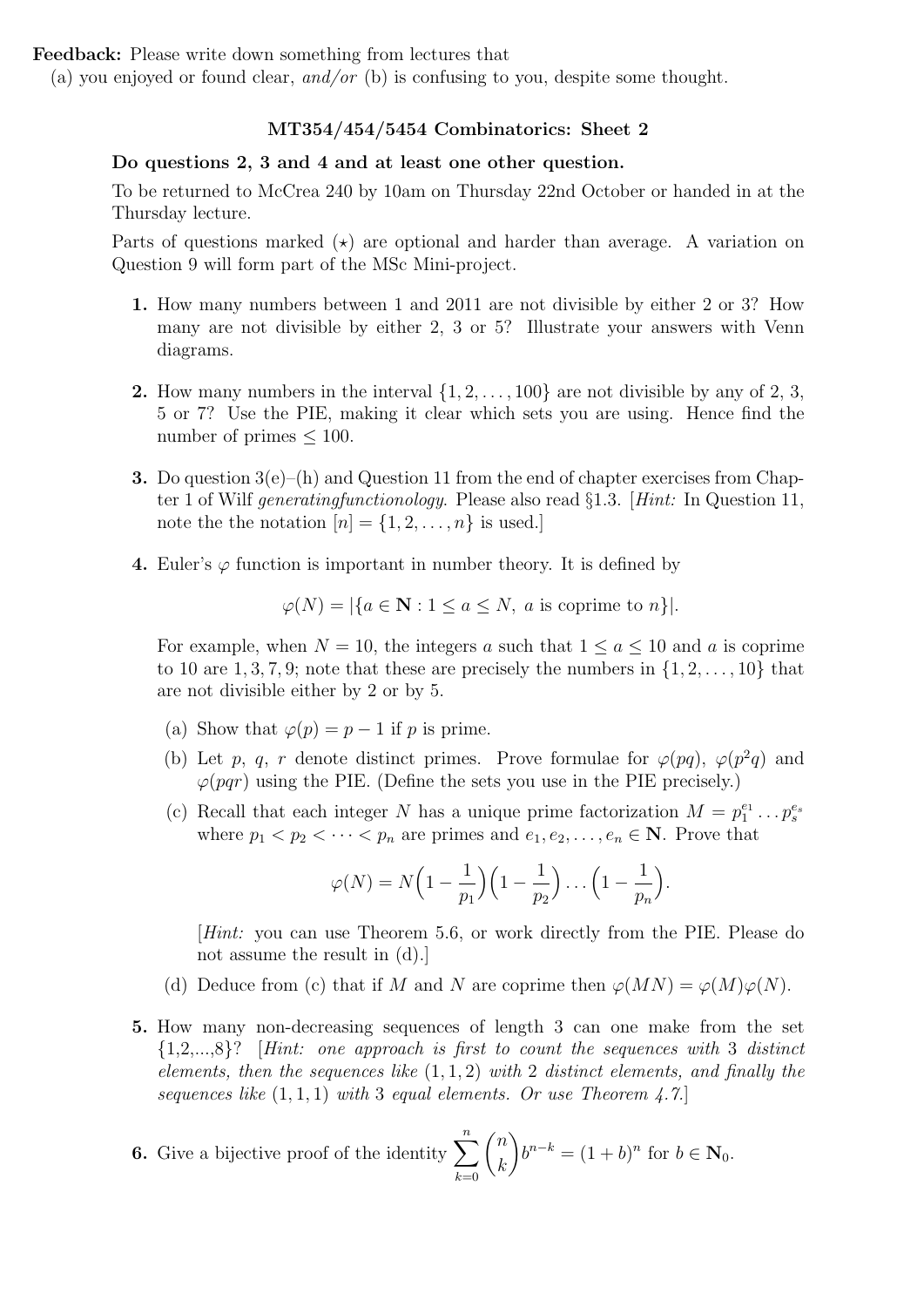7. (a) Explain why there are

$$
\binom{11}{4}\binom{7}{4}\binom{3}{2}
$$

different ways to arrange the letters of the word 'mississippi'.

- (b) How many ways are there to misspell 'abracadabra'?
- **8.** Let  $a, b \in \mathbb{N}_0$  and let  $m \in \mathbb{N}_0$ . By finding the coefficient of  $x^m$  in either side of

$$
(1+x)^a (1+x)^b = (1+x)^{a+b}
$$

give a generating function proof of Vandermonde's convolution,

$$
\sum_{k=0}^{m} \binom{a}{k} \binom{b}{m-k} = \binom{a+b}{m}.
$$

9. Let X denote the set of all functions  $f: \{1, 2, \ldots, k\} \rightarrow \{1, 2, \ldots, n\}$ . For each  $i \in \{1, 2, ..., n\}$  define

$$
A_i = \{ f \in X : f(t) \neq i \text{ for any } t \in \{1, 2, ..., k\} \}.
$$

- (a) What is  $|X|$ ? What is  $|A_i|$ ?
- (b) Let  $I \subseteq \{1, 2, ..., n\}$  be a non-empty subset and let  $A_I = \bigcap_{i \in I} A_i$ . What condition must a function  $f \in X$  satisfy to lie in  $A_I$ ? Hence find  $|A_I|$ .
- (c) Use the Principle of Inclusion and Exclusion to show that the number of surjective functions from  $\{1, 2, \ldots, k\}$  to  $\{1, 2, \ldots, n\}$  is

$$
\sum_{r=0}^{n} \binom{n}{r} (-1)^r (n-r)^k.
$$

- (d) Show that the above expression is the number of ways to put  $k$  numbered balls into  $n$  numbered urns, so that each urn contains  $at$  least one ball.
- 10. Recall that  $d_n$  is the number of derangements of  $\{1, 2, ..., n\}$ . Use the formula for  $d_n$  to prove that if  $n > 0$  then  $d_n$  is the nearest integer to  $n!/e$ .
- 11. Assume that any two people are either friends or enemies. Show that in any room containing six people there are either three mutual friends, or three mutual enemies. (Generalizations of this problem will be solved in Part C of the course.)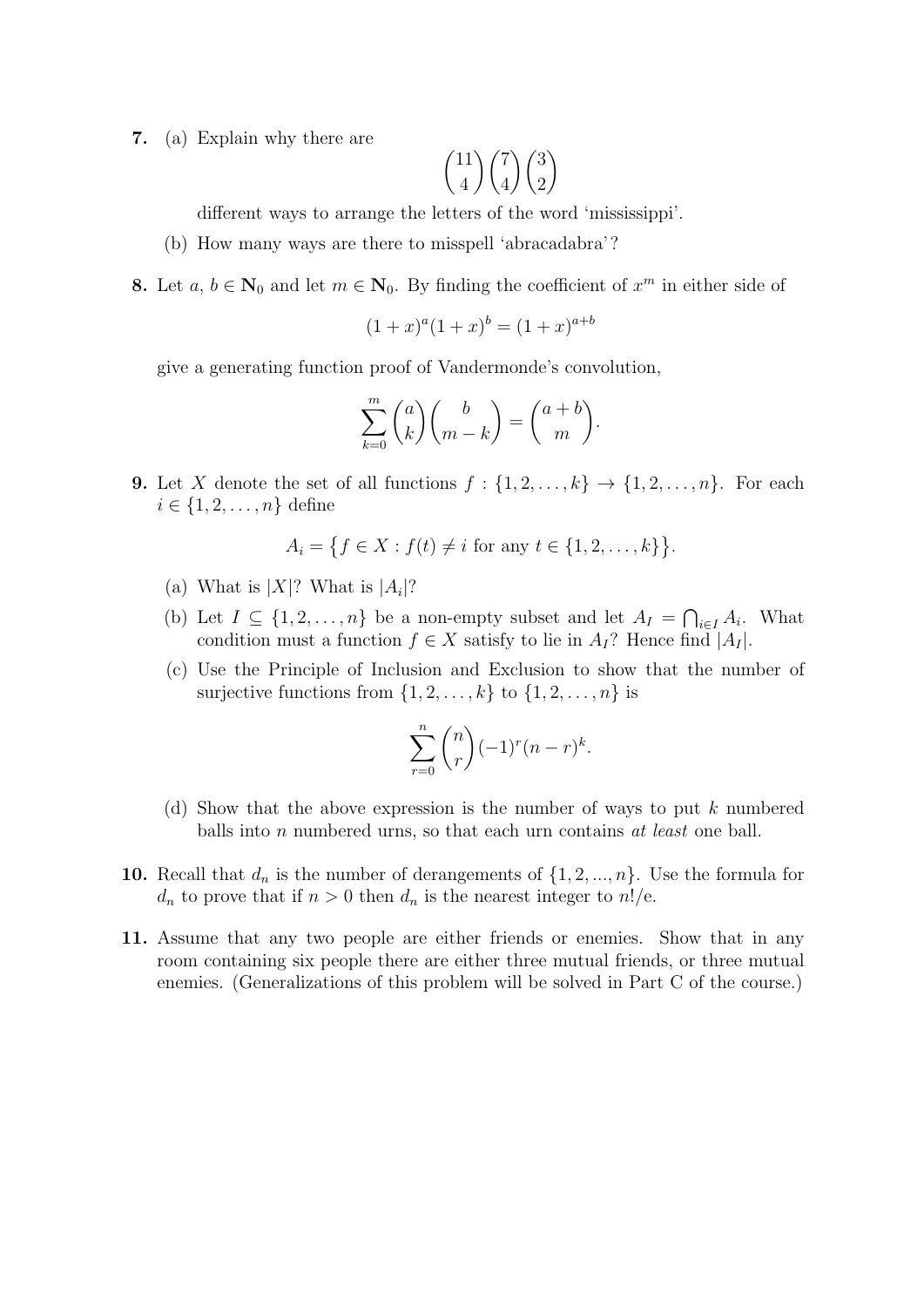(a) you enjoyed or found clear, and/or (b) is confusing to you, despite some thought.

## MT354/454/5454 Combinatorics: Sheet 3

Do questions 1, 2 and 4 and at least one other question. Please write your answer to question 2 on a separate sheet for peer-marking: 2(d) is optional. To be handed in at the lecture at 1pm on Friday 30th October. Do questions 1 and 2 and at least two other questions. To be nanded in at the lecture at 1 pm on Friday 36th October.

1. Find the rook polynomials of the boards below. (You may use any general lemmas proved in lectures.)



- 2. Let T be the set of all derangements  $\sigma$  of  $\{1, 2, 3, 4, 5\}$  such that
- $\sigma(i) \neq i + 1$  if  $1 \leq i \leq 4$ ,  $\sigma(i) \neq i+1$  if  $1 \leq i \leq 4$ 
	- $\sigma(i) \neq i 1$  if  $2 \leq i \leq 5$ .  $\begin{array}{ccc} (i) & i & = & -1 \\ (ii) & -1 & i & 1 \end{array}$  $\frac{1}{2}$   $\frac{1}{2}$  i  $\frac{1}{2}$  ii  $\frac{2}{3}$  i  $\frac{3}{2}$  i  $\frac{3}{2}$ .
	- (a) Explain why  $|T|$  is the number of ways to place 5 non-attacking rooks on the board  $B$  formed by the unshaded squares below. (Include in your answer an explicit example of how a permutation corresponds to a rook placement.)



- (b) Find the rook polynomial of B, and hence find  $|T|$ . [Hint: consider the four possibilities for the starred squares. For example, if both are occupied, the contribution to the rook polynomial is  $x^2f_1(x)f_2(x)$  where  $f_n(x)$  is the rook polynomial of the  $n \times n$  square board.]
- $(c)$  Use Theorem 6.10 to find the number of ways to place 5 non-attacking rooks on the shaded squares. on the shaded squares.
- $\alpha$  (b) By adapting the argument used to prove Theorem 0.10, this the mumber of ways to place 4 non-attacking rooks on the shaded squares. (d)  $(\star)$  By adapting the argument used to prove Theorem 6.10, find the number
- 3. Let B be the board in Example 6.3. Show that the complement of B in the  $4 \times 4$ board has the same rook polynomial as  $B$ . [Hint: for a calculation-free proof, argue that permuting the rows or columns of a board does not change its rook polynomial.]
- **4.** Prove by induction that if  $n \in \mathbb{N}$  then

$$
\frac{1}{(1-x)^n} = \sum_{k=0}^{\infty} {n+k-1 \choose k} x^k.
$$

 $[Hint: for the inductive step, try differentiating.]$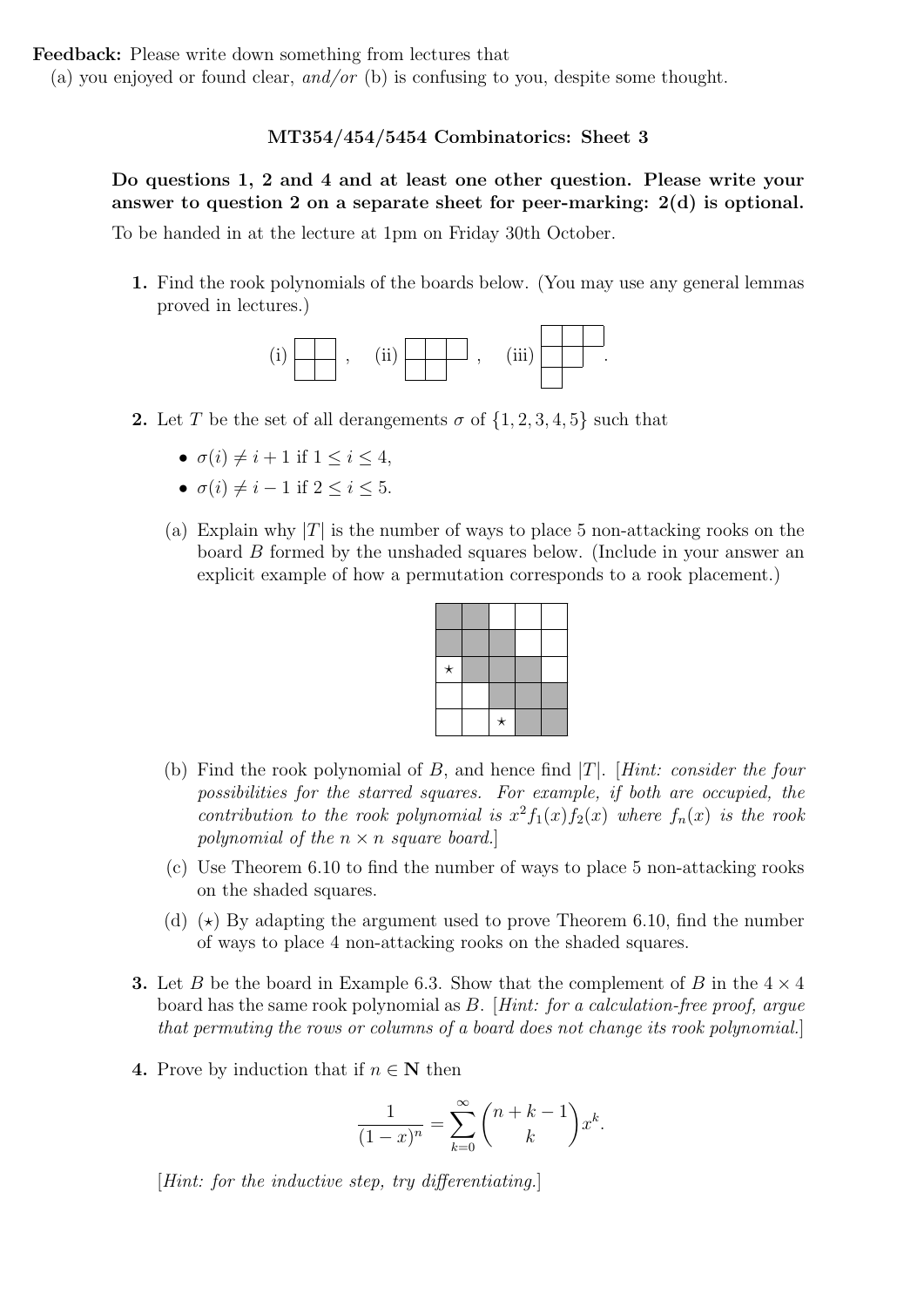- **5.** Find the number of permutations  $\sigma$  of  $\{1, 2, 3, 4, 5, 6\}$  such that  $\sigma(m) \neq m$  for any even number m.
- 6. (a) Prove that

$$
r\binom{n}{r} = (n-r+1)\binom{n}{r-1}
$$

for  $n, r \in \mathbb{N}$  by reasoning about the number of ways to choose a pair  $(x, A)$ where A is an r-subset of  $\{1, 2, \ldots, n\}$  and  $x \in A$ .

- (b) Using (a), or otherwise, show that  $\binom{2n}{k}$  is maximized when  $k = n$ , and find the maxima of  $\binom{2n+1}{k}$ .
- 7. How many numbers between 100 and 300 can be formed from the digits 1, 2, 3, 4 if (i) repetition of digits is not allowed, (ii) repetition of digits is allowed?
- 8. Use Theorem 6.10 to find the number of ways that eight non-attacking rooks can be placed on the unshaded part of the board shown below.

- **9.** A deck consists of 52 cards. There are four Aces, four Kings, four Queens and four of five cards that Jacks. Use the Principle of Inclusion and Exclusion to find the number of hands
	- $(\lambda)$ . Fix a set  $\lambda$  is  $\lambda$  if  $\lambda$  and  $\lambda$  if  $\lambda$  if  $\lambda$  if  $\lambda$  if  $\lambda$  if  $\lambda$  if  $\lambda$  if  $\lambda$  if  $\lambda$  if  $\lambda$  if  $\lambda$  if  $\lambda$  if  $\lambda$  if  $\lambda$  if  $\lambda$  if  $\lambda$  if  $\lambda$  if  $\lambda$  if  $\lambda$  if  $\lambda$  if  $\lambda$  if  $\lambda$  if  $\lambda$ (a) have at least one Ace, King, Queen and Jack;
		- (b) have at least one Ace, King and Queen.

This was Question 3 on the Preliminary Problem Sheet. You can check your answer using the answers to this sheet.

10. (For those who know about group homomorphisms.) Let  $G$  denote the set of all  $\sigma \in G$ , define an  $n \times n$  matrix  $A(\sigma)$  by permutations of  $\{1, 2, ..., n\}$ , thought of as the symmetric group of degree n. Given

$$
\begin{cases} A_{ij} = 1 & \text{if } \sigma(j) = i \\ A_{ij} = 0 & \text{otherwise.} \end{cases}
$$

Show that the map  $\sigma \mapsto A(\sigma)$  is an injective group homomorphism from G into<br>the group of all invertible  $n \times n$  real matrices. What do Tr  $A(\sigma)$  and det  $A(\sigma)$ the group of all invertible  $n \times n$  real matrices. What do Tr  $A(\sigma)$  and det  $A(\sigma)$ determine about  $\sigma$ ?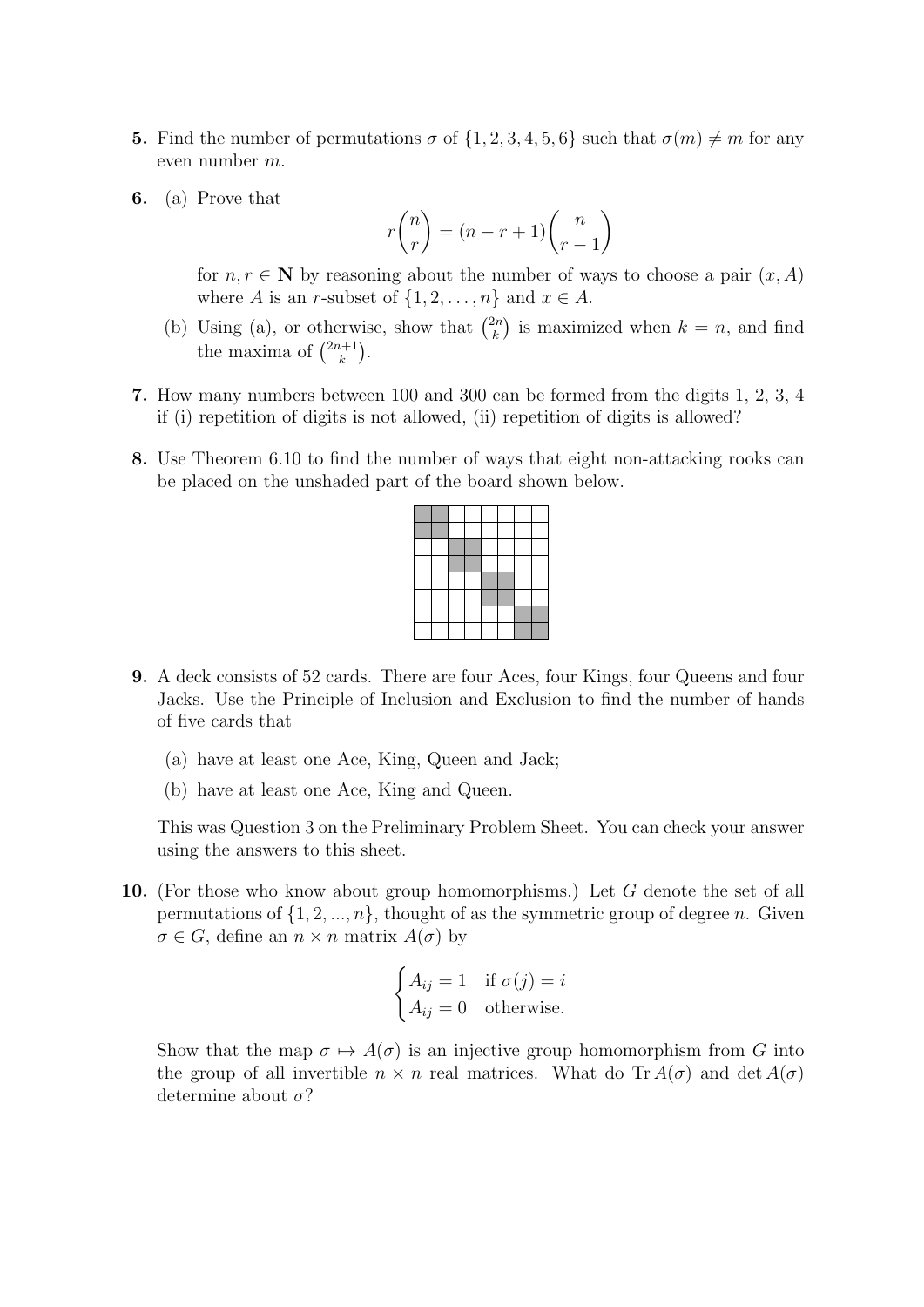(a) you enjoyed or found clear, and/or (b) is confusing to you, despite some thought.

### MT354/454/5454 Combinatorics: Sheet 4

#### Do questions 1, 2 and 3 at least one other question.

To be returned to McCrea 240 by 11am on Tuesday 10th November or handed in at the Tuesday lecture.

- 1. (a) Suppose that  $2a_n = a_{n-1} + a_{n-2}$  for  $n \geq 2$ . Use generating functions to find a formula for  $a_n$  in terms of  $a_0$  and  $a_1$ .
	- (b) Let  $A \in \mathbb{N}$ . Solve the recurrence  $a_n = 3a_{n-1} 3a_{n-2} + a_{n-3}$  for  $n \geq 3$  subject to the initial conditions  $a_0 = 0$ ,  $a_1 = 1$ ,  $a_2 = A$ .
- 2. Write out a complete proof of Theorem 8.4 following the three-step programme.
- **3.** Let  $n \in \mathbb{N}$  be given. Let  $b_k$  be the number of n-tuples  $(t_1, \ldots, t_n)$  such that  $t_i \in \mathbb{N}$ for each i and  $t_1 + \cdots + t_n = k$ . Such a tuple is called a *composition* of k into n parts.
	- (a) Show that  $b_k = 0$  if  $k < n$  and give formulae for  $b_n$  and  $b_{n+1}$ .
	- (b) Let  $F(x) = \sum_{k=0}^{\infty} b_k x^k$ . Show that

$$
F(x) = \left(\frac{x}{1-x}\right)^n.
$$

[Hint: Compare Example 7.3: note that now  $t_i \in \mathbb{N}$  for each i.]

(c) Deduce from Theorem 7.4 (or Question 4 on Sheet 3) that

$$
F(x) = \sum_{r=0}^{\infty} {n+r-1 \choose r} x^{r+n}.
$$

Find the coefficient of  $x^k$  in the right-hand side and show that  $b_k = \binom{k-1}{n-1}$  $n-1$ .

- (d) Hence, or otherwise, show that the number of compositions of  $k \in \mathbb{N}$  into any number of parts is  $2^{k-1}$ . [Update: changed notation from n to k to make consistent with earlier parts.]
- 4. Let  $a \in \mathbb{N}_0$  and let  $m \in \mathbb{N}_0$ . By finding the coefficient of  $x^{2m}$  in either side of  $(1-x)^{a}(1+x)^{a} = (1-x^{2})^{a}$  prove that

$$
\sum_{k=0}^{2m} (-1)^k {a \choose k} {a \choose 2m-k} = (-1)^m {a \choose m}.
$$

5. Do part (ii) of the exercise below Theorem 7.5. Show that if  $c, m \in \mathbb{N}$  then

$$
\sum_{k=0}^{m} (-1)^k {c+k-1 \choose k} {c \choose m-k} = 0.
$$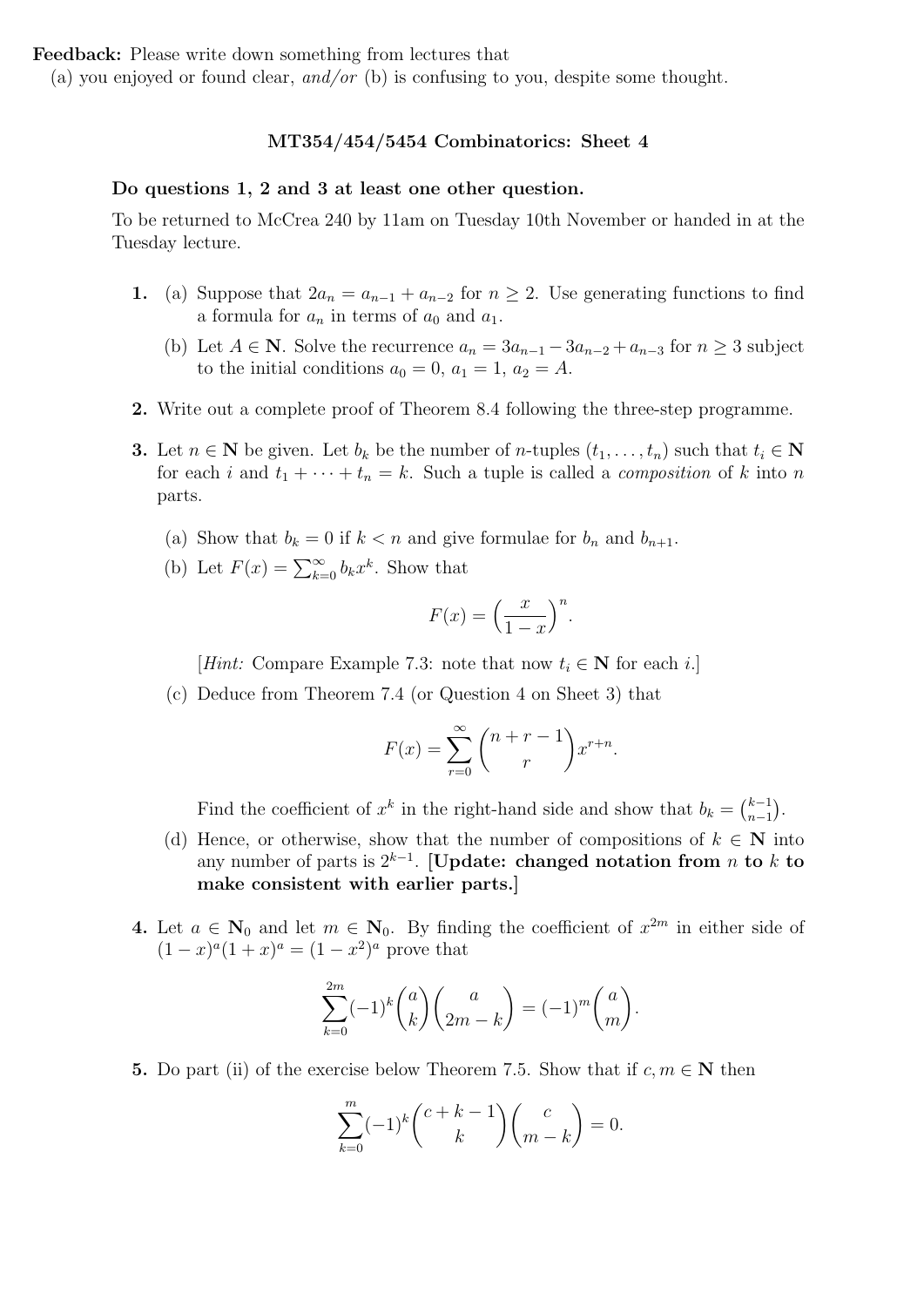**6.** A Latin square is an  $n \times n$  square in which every row and column contains each of the numbers 1, 2,  $\ldots$ , n exactly once. Let L be the incomplete Latin square shown below



Let B be the board with a square in position  $(i, j)$  if and only if the number i can be put in row 3 and column j of L. Find the rook polynomial of  $\overline{B}$  and hence find the number of ways to complete the third row of L.

7. (Problème des Ménages.) Let  $B<sub>m</sub>$  denote the board with exactly m squares in the sequence shown below.



- (a) Prove that the rook polynomial of  $B_m$  is  $\sum_k {m-k+1 \choose k} x^k$ . [Hint: there is a very short proof using Question 5 on Sheet 1.]
- (b) Find the number of ways to place 6 non-attacking rooks on the unshaded squares of the board shown in the margin.
- (c) At a dinner party six married couples are to be seated around a circular table. Men and women must sit in alternate places, and no-one may sit next to their spouse. In how many ways can this be done? *Hint: first seat the women*, then use (b) to count the number of ways to seat the men.]
- 8. This question gives an alternative proof of the Principle of Inclusion and Exclusion. Fix a set X. For each  $A \subseteq X$ , define a function  $1_A : X \to \{0,1\}$  by

$$
1_A(x) = \begin{cases} 1 & \text{if } x \in A \\ 0 & \text{if } x \notin A. \end{cases}
$$

We say that  $1_A$  is the *indicator function* of A.

- (a) Show that if  $B, C \subseteq X$  then  $1_{B \cap C}(x) = 1_B(x)1_C(x)$  for all  $x \in X$ .
- (b) Let  $A_1, A_2, \ldots, A_n$  be subsets of X. Show that

$$
1_{\overline{A_1 \cup A_2 \cup \cdots \cup A_n}} = (1_X - 1_{A_1})(1_X - 1_{A_2}) \dots (1_X - 1_{A_n}).
$$

(c) By multiplying out the right-hand side and using (a) show that

$$
1_{\overline{A_1 \cup A_2 \cup \dots \cup A_n}} = \sum_{I \subseteq \{1, 2, \dots, n\}} (-1)^{|I|} 1_{A_I}
$$

where  $A_I$  is as defined just before Theorem 5.3.

(d) Prove Theorem 5.3 by summing the previous equation over all  $x \in X$ .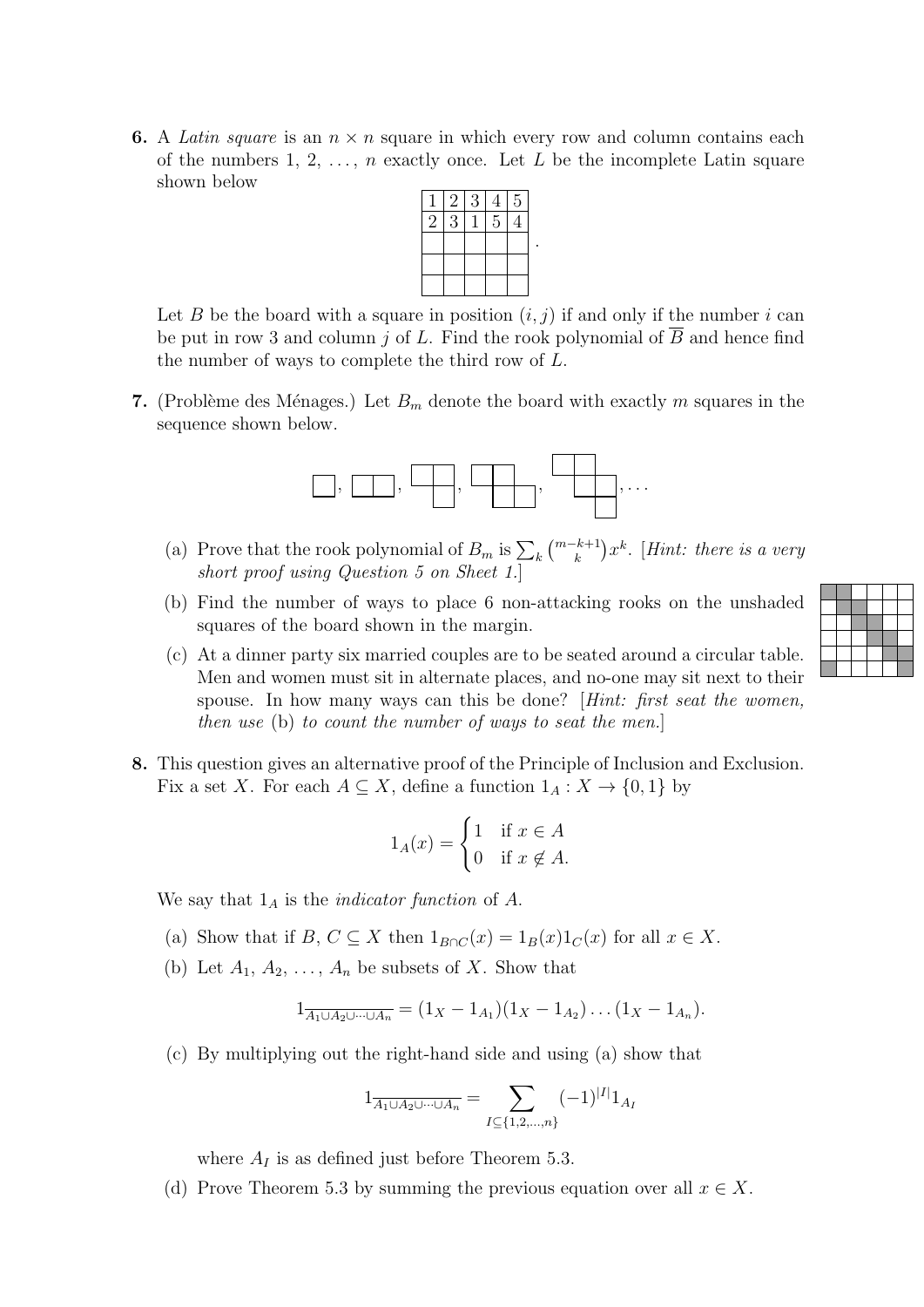(a) you enjoyed or found clear, and/or (b) is confusing to you, despite some thought.

### MT354/454/5454 Combinatorics: Sheet 5

#### Do questions 1, 2 and 3 and at least one other question.

To be handed in at the lecture on Tuesday 17th November.

1. Write out a complete proof of Theorem 9.5. In the first part you should show that

$$
xF(x) = \frac{1 - \sqrt{1 - 4x}}{2}
$$

.

Then use Theorem 7.5 to show that the coefficient of  $x^{n+1}$  in  $xF(x)$  is  $\frac{1}{n+1} {2n \choose n}$  $\boldsymbol{n}$  $\lambda$ .

- 2. Let  $a_0, a_1, a_2, \ldots$  be a sequence of real numbers and let  $F(x) = \sum_{n=0}^{\infty} a_n x^n$  be the associated generating function. Let  $c_0, c_1, c_2, \ldots$  be the convolution of  $a_0, a_1, a_2, \ldots$ with the constant sequence  $1, 1, 1, \ldots$ 
	- (a) Write down a formula for  $c_n$  in terms of  $a_0, a_1, a_2, \ldots$
	- (b) Express the generating function  $\sum_{n=0}^{\infty} c_n x^n$  in terms of F.
- **3.** Let  $u_0, u_1, u_2, \ldots$  denote the sequence of Fibonacci numbers, as defined by  $u_0 = 0$ ,  $u_1 = 1$  and  $u_n = u_{n-1} + u_{n-2}$  for  $n \geq 2$ . Let  $F(x) = \sum_{n=0}^{\infty} u_n x^n$  be the associated generating function. You may assume that  $F(x) = x/(1 - x - x^2)$ .
	- (a) Let  $v_n = u_{n+2}-1$ . Find the generating function of  $v_0, v_1, v_2, \ldots$  in terms of F.
	- (b) Let  $c_n = \sum_{k=0}^n u_k$ . Find the generating function of  $c_0, c_1, c_2, \ldots$  in terms of F.
	- (c) Hence prove that  $\sum_{k=0}^{n} u_k = u_{n+2} 1$  for all  $n \ge 0$ .
- 4. (a) Arguing directly from Definition 9.4 show that the Catalan numbers satisfy the recurrence

$$
C_n = C_0 C_{n-1} + C_1 C_{n-2} + \dots + C_{n-2} C_1 + C_{n-1} C_0
$$

for all  $n \in \mathbb{N}$ .

- (b) Hence show that if  $F(x) = \sum_{n=0}^{\infty} C_n x^n$  then  $xF(x)^2 = F(x) 1$ .
- 5. The grocer sells apples, bananas, cantaloupe melons and dates. Find, in as simple form as possible, the generating function for the number of ways to buy  $n$  pieces of fruit, such that all of the following hold:
	- (i) the number of apples purchased is a multiple of 5;
	- (ii) at most 4 bananas are bought;
	- (iii) at most 1 melon is bought;
	- (iv) the number of dates purchased is odd.

Hence find the number of possible purchases of  $n$  pieces of fruit.

**6.** Define the sequence of Fibonacci numbers as in Question 3. Let  $G(x)$  =  $\sum_{n=0}^{\infty} u_n x^n/n!$ . Show that  $G''(x) = G'(x) + G(x)$  and hence find a formula for  $u_n$ without making any use of partial fractions.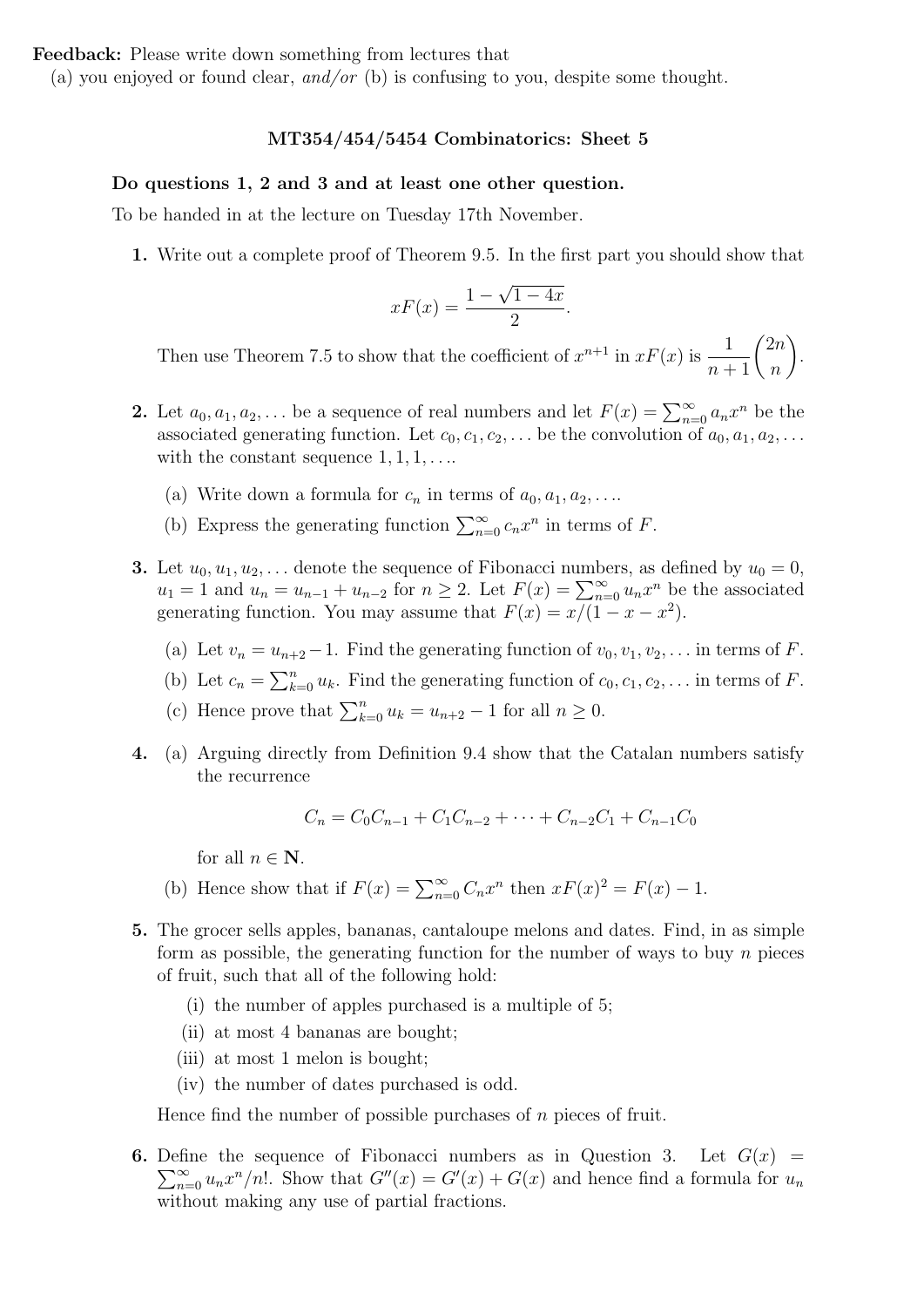7. For each  $n \geq 3$  let  $T_n$  denote the number of ways in which a regular *n*-gon can 1. For each  $n \geq 3$  let  $T_n$  denote the number of ways in which a regular n-gon can<br>be divided into triangles. For example, four of the 14 possible divisions of a hexagon are shown below. (Note that the  $n$ -gon sits in a fixed position in the For each  $n \geq 3$  let  $T_n$  denote the number of ways in which a regular  $n$ -g<br>be divided into triangles. For example, four of the 14 possible division<br>hexagon are shown below. (Note that the *n*-gon sits in a fixed positi be divided into triangles. For example, four or the 14 possible divisions of a plane: rotations and reflections should not be considered in this question.)



- (a) Find  $T_3$ ,  $T_4$  and  $T_5$ .
- (b) Prove that (b) Prove that

$$
T_{n+1} = T_n + T_{n-1}T_3 + T_{n-2}T_4 + \dots + T_3T_{n-1} + T_n
$$

for all  $n \geq 3$ . Hence prove that  $T_n = C_{n-2}$ . [Hint: use the recurrence proved in Question 4.]

**8.** Let  $r \in \mathbb{N}$  and let  $\zeta = \exp(2\pi i/r)$ . Show that if  $F(x) = \sum_{n=0}^{\infty} a_n x^n$  then

$$
F(x) + F(\zeta x) + F(\zeta^2 x) + \dots + F(\zeta^{r-1} x) = r \sum_{m=0}^{\infty} a_{rm} x^{rm}.
$$

9. Prove that

$$
\frac{1}{\sqrt{1-4x}} = \sum_{n=0}^{\infty} \binom{2n}{n} x^n.
$$

By squaring both sides deduce the identity

$$
\sum_{m=0}^{n} {2m \choose m} {2n-2m \choose n-m} = 4^n.
$$

10. The *conjugate* of a partition is obtained by reflecting its Young diagram in its major diagonal. For example  $(4, 2, 2, 1)$  has conjugate  $(4, 3, 1, 1)$  since



We write  $\lambda'$  for the conjugate of a partition  $\lambda$ .

- (a) Show that  $\lambda$  has exactly k parts if and only if k is the largest part of  $\lambda'$ .
- (b) Show that the number of partition  $\lambda$  of n such that  $\lambda = \lambda'$  is equal to the number of partitions of  $n$  into odd distinct parts.
- (c) Hence find the generating function for the number of partitions of  $n$  that are equal to their conjugate partition.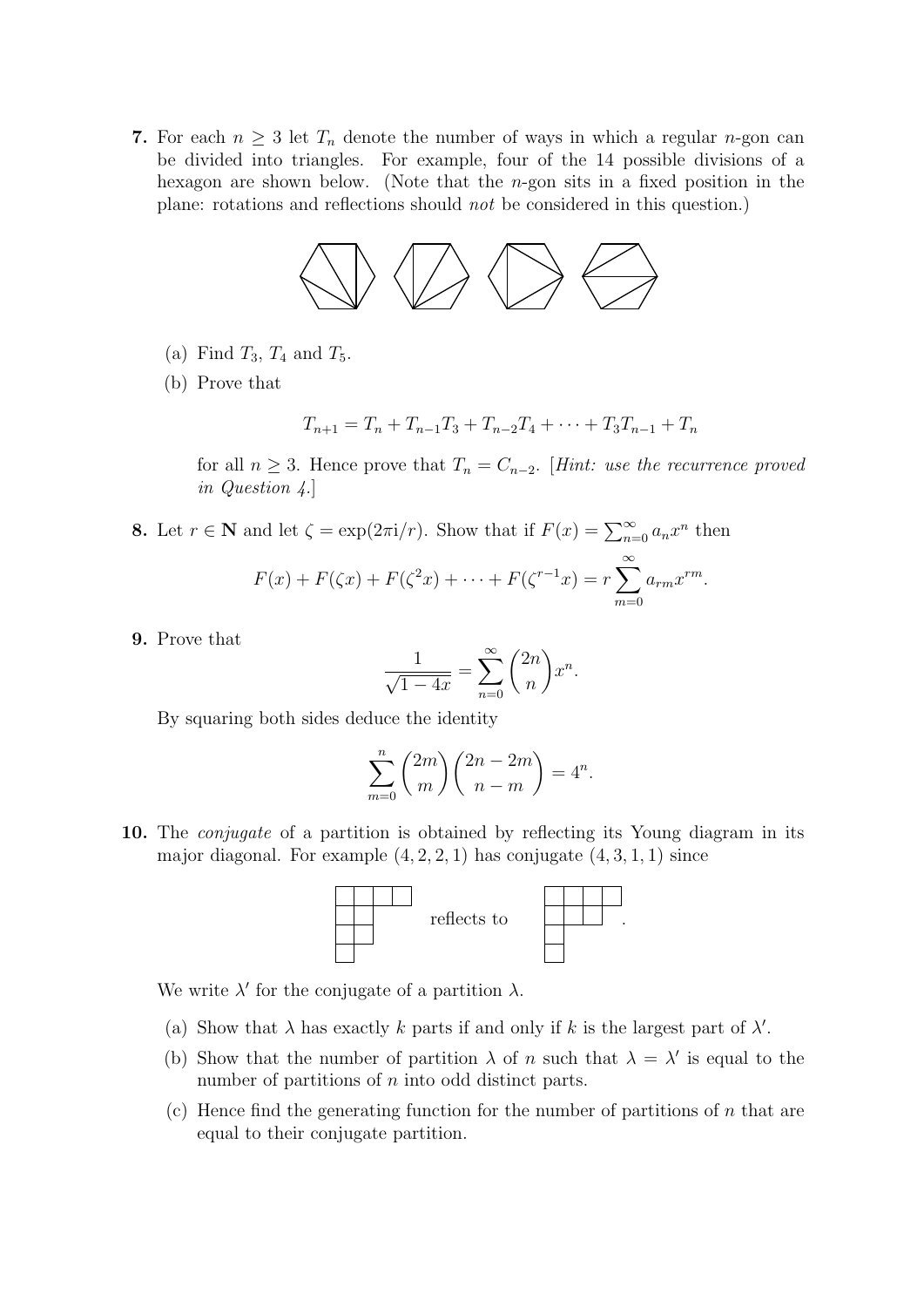(a) you enjoyed or found clear, and/or (b) is confusing to you, despite some thought.

#### MT354/454/5454 Combinatorics: Sheet 6

### Do questions 1, 2 and 5 and at least one other.

To be returned to McCrea 240 by noon on Tuesday 24th November or handed in at the Tuesday lecture.

- 1. Let  $a_n$  be the number of partitions of  $n \in \mathbb{N}$  into parts of size 3 and 5.
	- (a) Show that  $a_{15} = 2$  and find  $a_{14}$  and  $a_{16}$ .
	- (b) Explain why

$$
\sum_{n=0}^{\infty} a_n x^n = \frac{1}{(1-x^3)(1-x^5)}.
$$

- (c) Let  $c_n$  be the number of partitions of with parts of sizes 3 and 5 whose sum of parts is at most n. (For example,  $c_6 = 5$ , the relevant partitions are  $\varnothing$ ,  $(3), (5), (3, 3).$  Find the generating function of  $c_n$ .
- 2. Let  $b_n$  be the number of partitions of n that have at most one part of each odd size. For example,  $b_6 = 5$ : the relevant partitions are  $(6)$ ,  $(5, 1)$ ,  $(4, 2)$ ,  $(3, 2, 1)$ ,  $(2, 2, 2)$ . Express the generating function  $\sum_{n=0}^{\infty} b_n x^n$  as an infinite product.
- **3.** Show that there is a red-blue colouring of  $K_5$  with no monochromatic triangle.
- 4. Let G be a graph with vertex set  $\{1, 2, ..., n\}$  and edge set  $E(G)$ . Let G' be the graph on  $\{1, 2, ..., n\}$  with edge set  $E(G')$  defined by  $\{i, j\} \in E(G')$  if and only if  ${i, j} \notin E(G)$ .
	- (a) Show that at least one of  $G$  and  $G'$  is connected.
	- (b) Can both  $G$  and  $G'$  be connected?
	- (c) Show that in red-blue colouring of  $K_n$  either the red edges or the blue edges form a connected graph.
- **5.** Let  $s, t \geq 2$ . By constructing a suitable red-blue colouring of  $K_{(s-1)(t-1)}$  prove that  $R(s,t) > (s-1)(t-1)$ . [Hint: start by partitioning the vertices into  $s-1$  blocks each of size  $t - 1$ . Colour edges within each block with one colour ...
- 6. Let  $s, t \geq 2$ .
	- (a) Prove that if  $R(s, t)$  exists then  $R(t, s)$  exists and  $R(s, t) = R(t, s)$ .
	- (b) Prove that if  $s' \geq s, t' \geq t$  and  $R(s', t')$  exists, then  $R(s, t)$  exists and  $R(s, t) \leq$  $R(s',t').$
- 7. Given a non-empty partition  $\lambda$ , let  $r(\lambda)$  denote the greatest  $r \in \mathbb{N}$  such that  $\lambda_r \geq r$ . For example, if  $\lambda = (7, 5, 3, 3, 2)$  then  $r(\lambda) = 3$ . The *Durfee square* of  $\lambda$  consists of all the boxes in the Young diagram of  $\lambda$  that are in both its first  $r(\lambda)$  rows and its first  $r(\lambda)$  columns. Use Durfee squares to prove the identity

$$
\prod_{j=1}^{\infty} \frac{1}{1-q^j} = 1 + \sum_{r=1}^{\infty} \frac{q^{r^2}}{(1-q)^2 (1-q^2)^2 \dots (1-q^r)^2}.
$$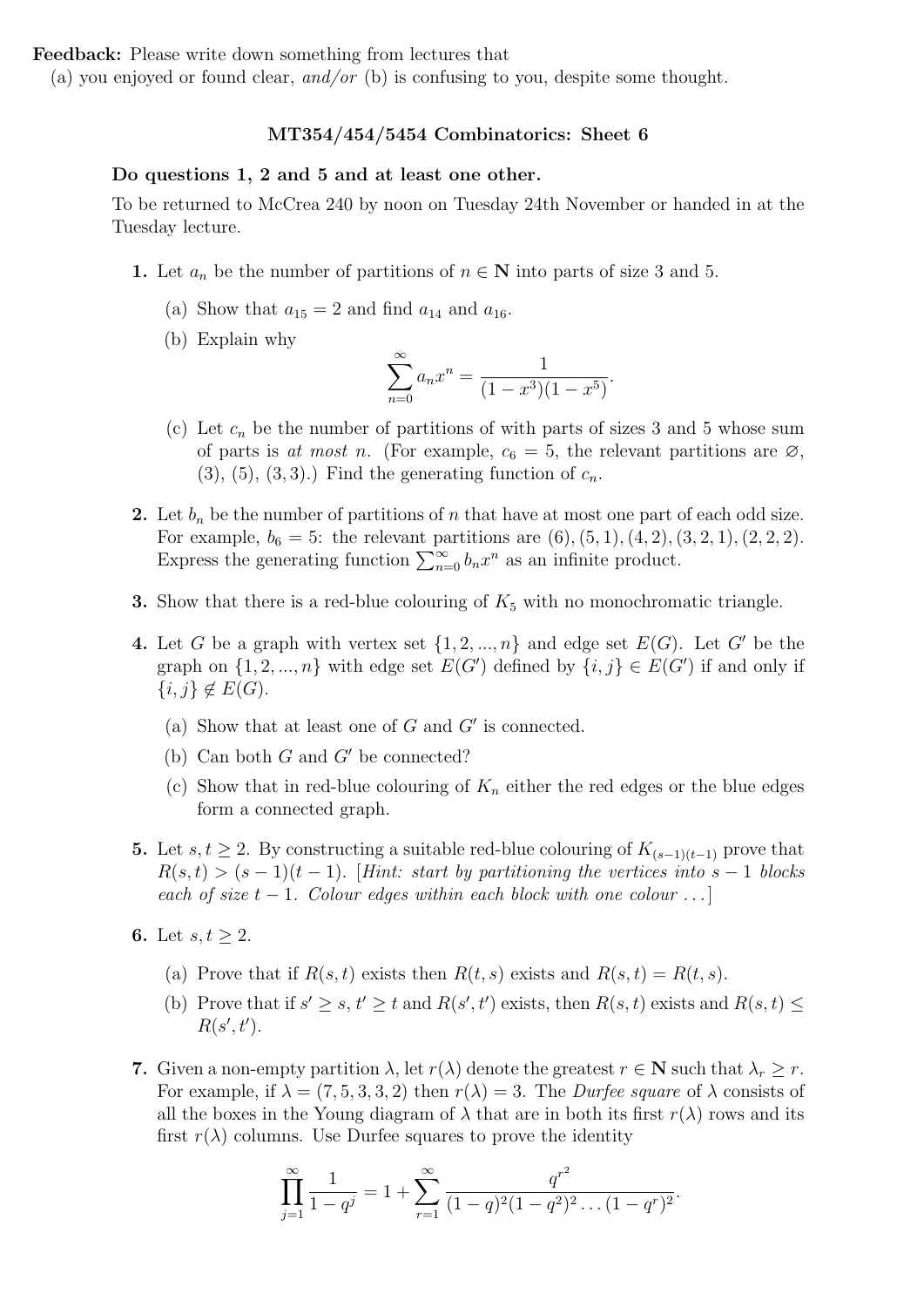- 8. Let  $\ell \geq 2$ . A partition is said to be  $\ell$ -regular if it has at most  $\ell 1$  parts of any given size.
	- (a) Show that the generating function for  $\ell$ -regular partitions is

$$
\prod_{j=1}^{\infty} (1 + x^j + x^{2j} + \dots + x^{(\ell-1)j}).
$$

- (b) Show that for each  $n \in \mathbb{N}$ , the number of  $\ell$ -regular partitions of n is equal to the number of partitions of n into parts not divisible by  $\ell$ .
- (c) ( $\star$ ) Find a bijective proof of (b), taking  $\ell = 2$  if you wish.
- 9. Three applications of the Pigeonhole Principle.
	- (a) Making any reasonable assumptions, prove that there are two students at British universities whose bank balances agree to the nearest penny.
	- (b) Prove that if five points are chosen inside an equilateral triangle of size 1 then there are two points whose distance is  $\leq 1/2$ .
	- (c) Show that in any sequence of n integers, there is a consecutive subsequence whose sum is divisible by n. (For example, in  $1, 4, 5, 1, 2, 2, 1$ , the sum of 4, 5, 1, 2, 2 is divisible by 7.)
- **10.** (For hints, see page 26 of printed notes.) Let  $P(x) = \sum_{n=0}^{\infty} p(n)x^n$ .
	- (a) Use Theorem 10.3 to prove that

$$
\log P(x) = \sum_{r=1}^{\infty} \frac{x^r}{r(1 - x^r)}.
$$

- (b) Hence show that if  $y \ge 1$  then  $\log P(e^{-y}) \le \pi^2/6y$ .
- (c) Using the inequality  $p(n)e^{-yn} \leq P(y)$  and taking logs, show that  $\log p(n) \leq$  $ny + \pi^2/6y.$
- (d) By making a strategic choice of y, prove that  $p(n) \leq e^{c\sqrt{n}}$  where  $c = 2\sqrt{\frac{\pi^2}{6}}$  $\frac{1}{6}$ .
- 11. Suppose that the edges of the complete graph  $K_{2m}$  are coloured red and blue. Define a *fork* to be a pair  $(x, \{y, z\})$  where  $x, y, z \in \{1, 2, ..., 2m\}$  are distinct and the edges  $\{x, y\}$  and  $\{x, z\}$  have the same colour. Let f be the number of forks. Let  $t$  be the number of monochromatic triangles.
	- (a) Show that  $f = \binom{2m}{3}$  $\binom{m}{3} + 2t.$
	- (b) Show that  $f \geq 2m\left(\binom{m}{2} + \binom{m-1}{2}\right)$ .
	- (c) Hence show that  $t \geq 2\binom{m}{3}$ .

Taking  $m = 3$  in (c) implies that in any red-blue colouring of  $K_6$  there are at least two monochromatic triangles. Show that this result is best possible.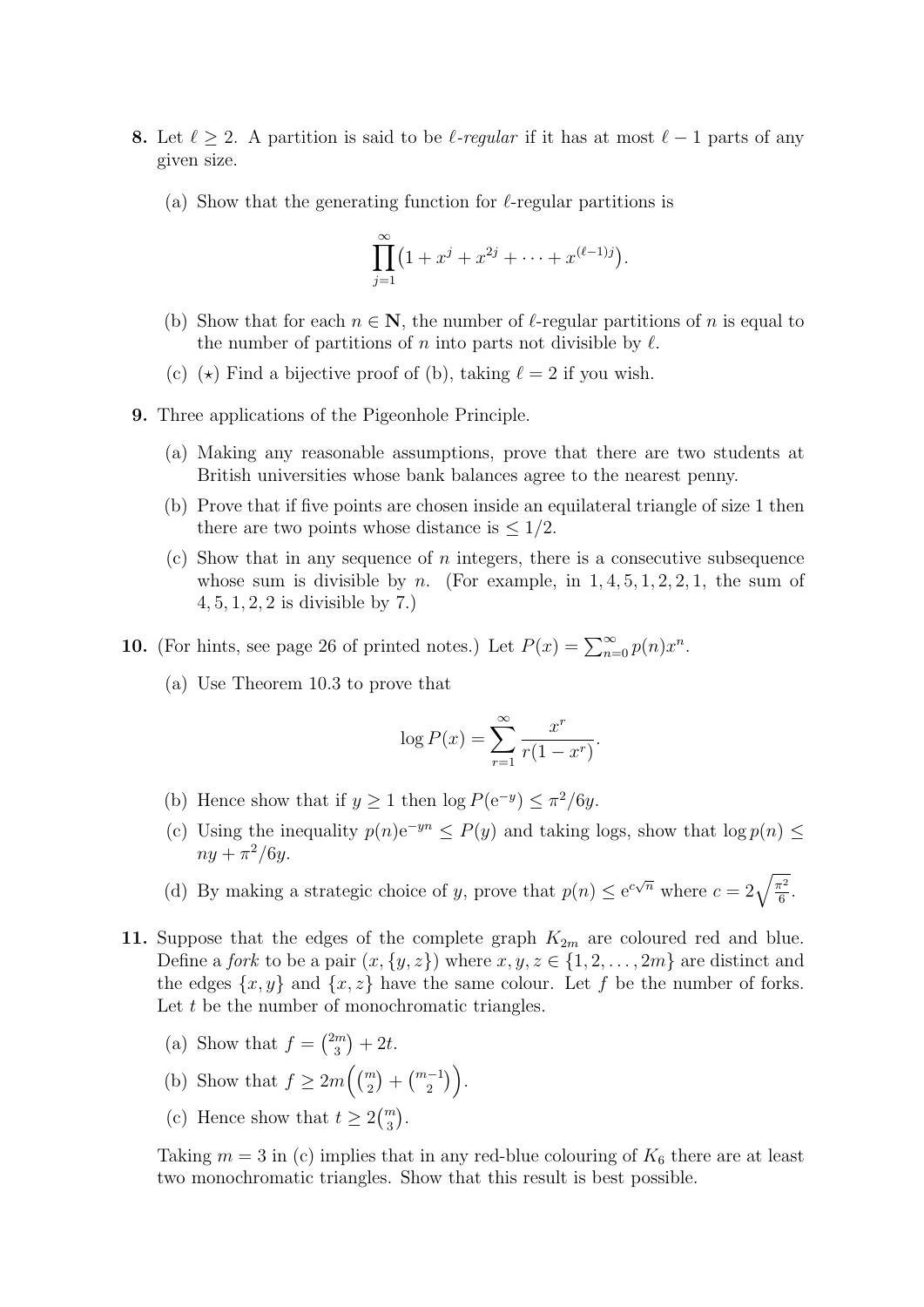(a) you enjoyed or found clear, and/or (b) is confusing to you, despite some thought.

## MT354/454/5454 Combinatorics: Sheet 7

# Do at least questions 1, 5, 7 and 10. Please also do Question 5 on Sheet 6 if you have not already done so.

To be returned to McCrea 240 by 10am on Thursday 3rd December or handed in at the Thursday lecture. Question 4(d) is optional.

- 1. Prove that  $R(4, 4) \leq 18$ . You may assume Theorem 11.9. Do not use results from Section 12.
- **2.** Suppose that the edges of  $K_{17}$  are coloured red, blue and green. By adapting the argument used in Examples 11.3, 11.6 and Lemma 12.1, show that there is a monochromatic triangle. *Hint: to get started, show that there are 6 edges of the* same colour meeting vertex 1.]
- 3. Given  $t \in \mathbb{N}$ , let  $G_t$  denote the complete graph on  $\{1, 2, \ldots, 3(t-1)-1\}$ , coloured so that the edge  $\{x, y\}$  with  $x < y$  is red if  $y - x \equiv 1 \mod 3$ , and blue if  $y - x \equiv 0$ or 2 mod 3.
	- (a) Draw  $G_2$  and  $G_3$ .
	- (b) Prove that  $G_t$  has no red  $K_3$ .
	- (c) Suppose that  $S \subseteq \{1, 2, ..., n\}$  is a blue  $K_t$  in  $G(t)$ . Let  $S = \{x_1, x_2, ..., x_t\}$ where  $x_1 < x_2 < \cdots < x_t$ . By considering the differences  $x_j - x_i$  for  $1 \leq i <$  $j \leq t$ , get a contradiction.
	- (d) Deduce that  $R(3, t) \geq 3(t 1)$ .
- 4. (a) Use Lemma 12.1 to prove that  $R(3, t) \le t(t + 1)/2$  for all  $s \in \mathbb{N}$ . (Please do not use Theorem 12.2.)
	- (b) Give a self-contained proof that if  $t \leq t'$  then  $R(3, t) \leq R(3, t')$ .
	- (c) Use parts (a) and (b) together with the result of Question 3 to give upper and lower bounds for  $R(3, 6)$  and  $R(3, R(3, 6))$ .
	- (d) ( $\star$ ) Prove the stronger result that if  $t < t'$  then  $R(3, t) < R(3, t')$ .
- 5. Find an explicit n such that if the edges of  $K_n$  are coloured red, blue, green and yellow, then there exists a monochromatic  $K_4$ . (You may use any known bounds on the two-colour Ramsey Numbers.)
- 6. Given s,  $t \in \mathbb{N}$ , let  $D(s, t)$  denote the smallest n (if one exists) such that whenever the 3-subsets of  $\{1, 2, \ldots, n\}$  are coloured red and blue then either there is an s-subset  $S \subseteq \{1, 2, ..., n\}$  such that all the 3-subsets of S are red; or there is a t-subset  $T \subseteq \{1, 2, ..., n\}$  such that all the 3-subsets of T are blue.
	- (a) Prove that  $D(3, s) = D(s, 3) = s$  for all  $s \in \mathbb{N}$ .
	- (b) Prove that  $D(4, 4) \leq R(4, 4) + 1 = 19$ . [Hint: consider the colouring on the 2-subsets of  $\{2, 3, \ldots, 19\}$  induced by giving  $\{x, y\}$  the colour of  $\{1, x, y\}$ .
	- (c) Give an explicit upper bound for  $D(5,5)$ .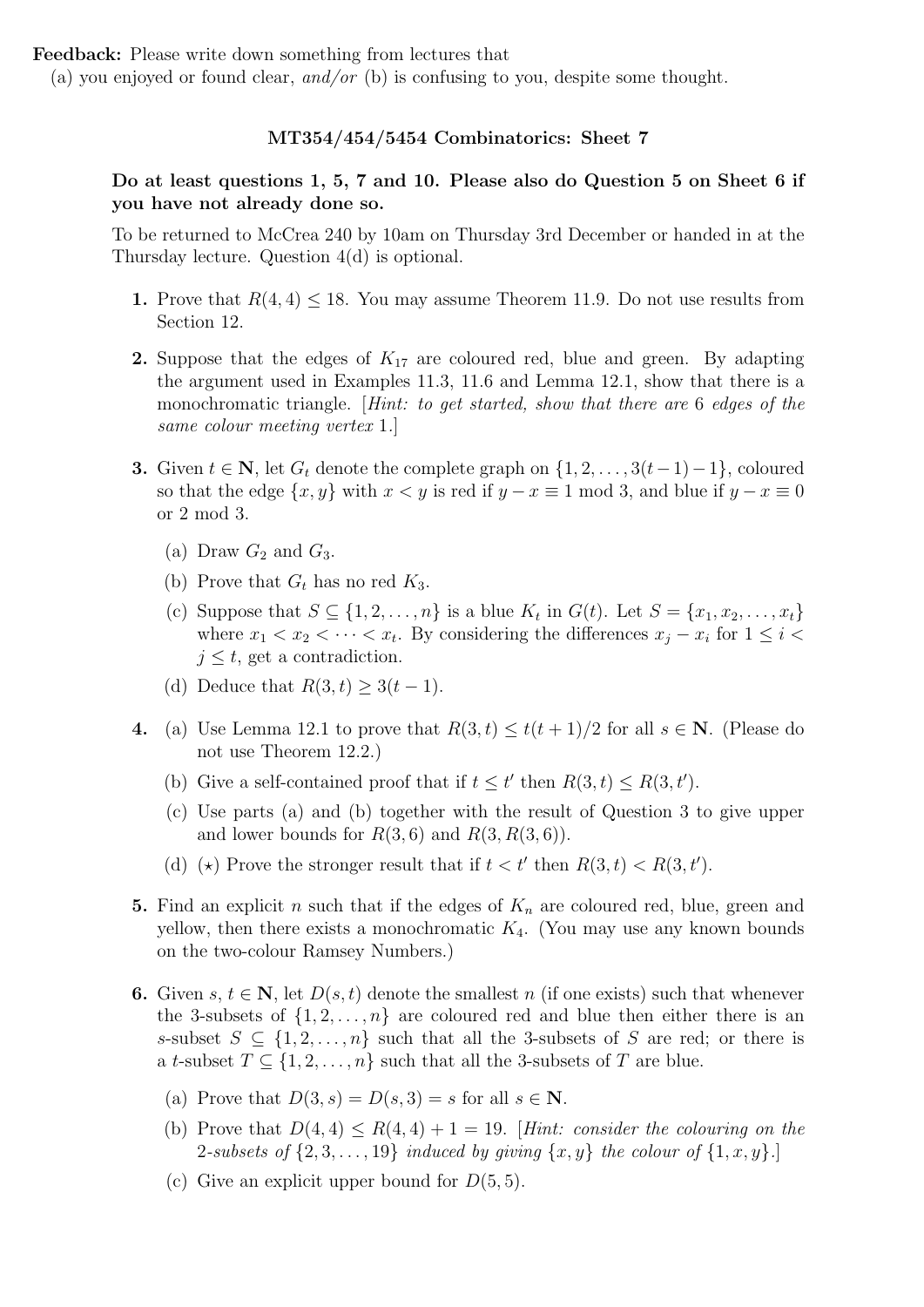- 7. Let  $x_1, x_2, \ldots, x_N$  be a sequence of distinct integers. Prove that, provided N is sufficiently large, there is either an increasing subsequence of length 2015 or a decreasing subsequence of length 2015. [Hint: given i and j such that  $1 \leq i < j \leq N$ , colour the edge  $\{i, j\}$  of  $K_N$  red if  $x_i < x_j$  and blue if  $x_i > x_j$ .
- 8. Let  $V = \{0, 1, 2, \ldots, 16\}$  and let G be the complete graph on V. Given  $x, y \in V$ with  $x < y$ , colour the edge  $\{x, y\}$  red if  $y - x$  is a square number modulo 17, and blue otherwise. For example  $\{2, 10\}$  is red because  $10 - 2 \equiv 5^2 \text{ mod } 17$ .
	- (a) Show if  $x, y, u \in V$  and  $u \neq 0$  then  $\{x + u, y + u\}$  and  $\{xu^2, yu^2\}$  have the same colour as  $\{x, y\}$ . (Here  $x + u$  etc. should be taken modulo 17.)
	- (b) Prove that G has no monochromatic set of size 4. [Hint: use symmetry and (a) to reduce the number of cases that have to be considered.]
	- (c) Hence prove that  $R(4, 4) = 18$ . You may assume Theorem 11.10.
- **9.** By comparing  $\int_1^n \log x \, dx$  with  $\log n!$  prove that

$$
\left(\frac{n}{e}\right)^n \le n! \le \left(\frac{n}{e}\right)^n en
$$

for all  $n \in \mathbb{N}$ . (These bounds are crude, but often useful in practice.)

- 10. At the University of Erewhon, whenever any of its n employees has a birthday, the university closes and everyone takes the day off. Apart from this there are no holidays whatsoever. Local laws require that people are appointed without regard to their date of birth (and there are no leap years).
	- (a) Show that the probability that the university is open on 25th December is  $\left(1-\frac{1}{365}\right)^n$ .
	- (b) Prove, using linearity of expectation, that the expected number of days of the year when the university is open is  $365(1-\frac{1}{365})^n$ .
	- (c) The Pro-Vice Chancellor for Administrative Affairs wishes to maximize the number of person-days worked over the year. Advise him on an optimal choice for  $n$ .
- 11. Let  $0 \leq p \leq 1$  and let  $n \in \mathbb{N}$ . Suppose that a coin biased to land heads with probability  $p$  is tossed  $n$  times. Let  $X$  be the number of times the coin lands heads.
	- (a) Describe a suitable probability space  $\Omega$  and probability measure  $p : \Omega \to \mathbf{R}$ and define X as a random variable  $\Omega \to \mathbf{R}$ .
	- (b) Find  $\mathbf{E}[X]$  and  $\mathbf{Var}[X]$ . [Hint: write X as a sum of n independent random variables and use linearity of expectation and Lemma 13.14(ii).]
	- (c) Find a simple closed form for the generating function  $\sum_{k=0}^{\infty} P[X] = kx^k$ . (Such power series are called *probability generating functions.*)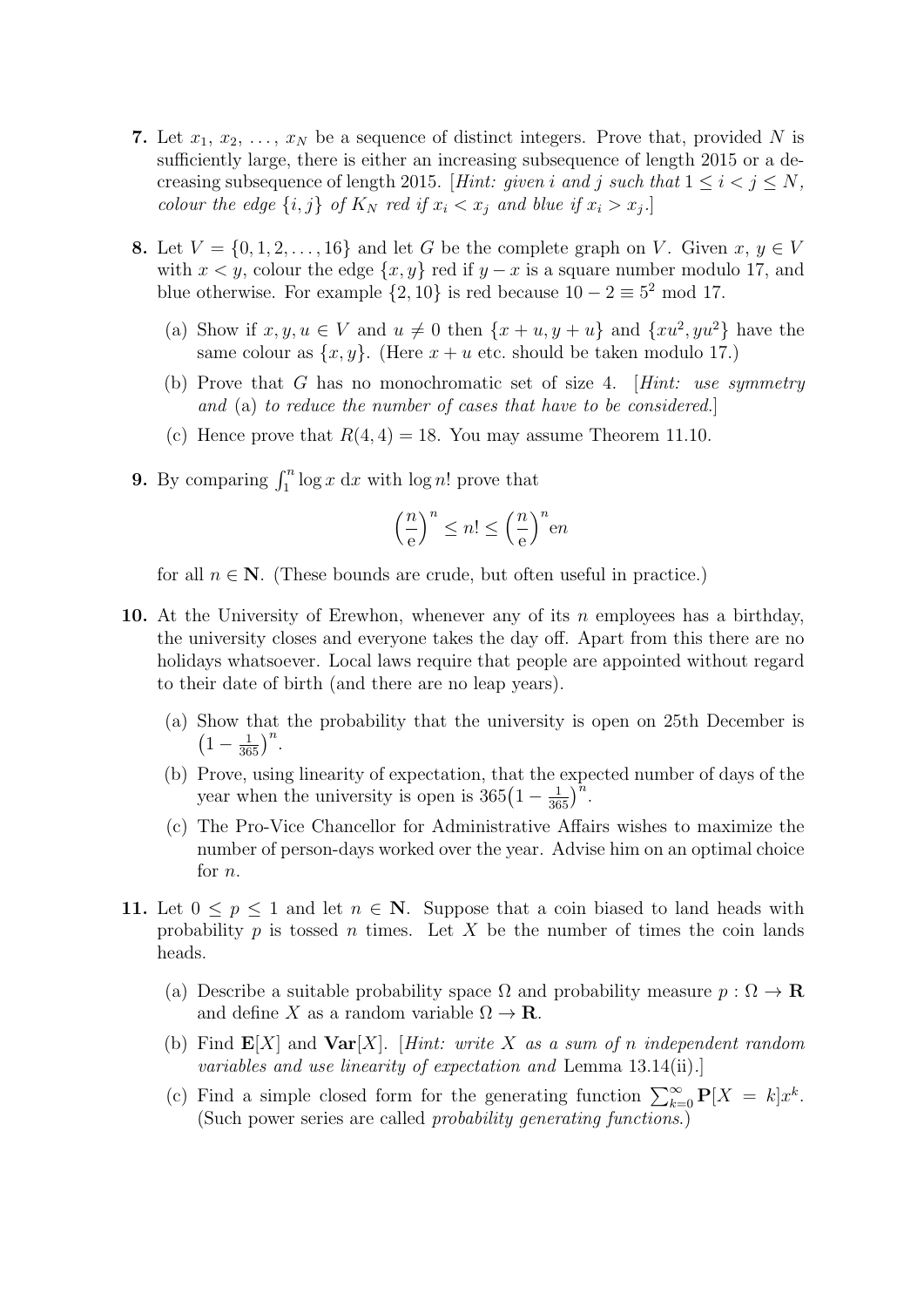(a) you enjoyed or found clear, and/or (b) is confusing to you, despite some thought.

## MT354/454/5454 Combinatorics: Sheet 8

#### Do questions 2, 3 and 6 and at least one other.

The questions marked  $(\star)$  are a little harder than average. To be returned to McCrea 240 by 10am on Thursday 10th December or handed in at the Thursday lecture.

- 1. (a) Show, by counting permutations, that the probability 1 and 2 lie in the same cycle of a permutation of  $\{1, 2, 3, 4\}$ , chosen uniformly at random, is  $1/2$ .
	- (b) Let  $\sigma = (1, 2, 3, 4, 5, 6)$  and let  $\tau = (3, 5)$ . Write  $\tau \circ \sigma$  and  $\tau \circ \sigma \circ \tau$  as compositions of disjoint cycles.
- 2. Let  $n > 2$  and let  $1 \leq x \leq y \leq n$ . Let  $\tau$  be the transposition  $(x, y)$ .
	- (a) Show that if  $\sigma$  is a permutation of  $\{1, 2, \ldots, n\}$  then x and y lie in the same cycle of  $\sigma$  if and only if x and y lie in different cycles of  $\tau \circ \sigma$ .
	- (b) Hence find the probability that x and y lie in the same cycle of a permutation of  $\{1, 2, \ldots, n\}$  chosen uniformly at random.
- **3.** A lion-tamer has n numbered cages, arranged in a line, and  $k$  lions. Each cage can accommodate at most one lion.
	- (a) Let  $1 \leq r \leq n$ . If the lion-tamer puts the lions into the cages at random, what is the probability that both cages r and  $r + 1$  are occupied?
	- (b) On average, how many pairs of adjacent cages will both contain lions? [Hint: use linearity of expectation.]
- 4. Let  $\Omega$  be the probability space of all permutations of  $\{1, 2, 3, 4, 5, 6\}$  in which each permutation has probability 1/6!. Define

$$
A = \{ \sigma \in \Omega : \sigma(2) < \sigma(1) < \sigma(4) \}
$$
\n
$$
B = \{ \sigma \in \Omega : \sigma(6) < \sigma(1) < \sigma(2) \}
$$
\n
$$
C = \{ \sigma \in \Omega : \sigma(6) < \sigma(1) < \sigma(4) \}.
$$

- (a) Show that  $P[A] = P[B] = P[C] = 1/3!$ . [Hint: in a permutation of  $\{1, 2, \ldots, 6\}$ , there are 3! possible relative orders for  $\sigma(2)$ ,  $\sigma(1)$ ,  $\sigma(4)$ . Each relative order is equally likely, so 1/6 of all permutations have  $\sigma(2) < \sigma(1) <$  $\sigma(4)$ , a further  $1/6$  have  $\sigma(2) < \sigma(4) < \sigma(1)$ , and so on.
- (b) Show that  $P[A \cap B] = 0$  and that  $P[A \cap C] = P[B \cap C] = 2/4!$ .
- (c) Using the Principle of Inclusion and Exclusion, find the number of ways in which the letters A, B, C, D, E, F may be arranged so that none of the words BAD, FAB, FAD can be obtained by crossing out some of the letters.
- **5.** Let F be the number of fixed points of a permutation of  $\{1, 2, \ldots, n\}$ , chosen uniformly at random. By adapting the argument used to prove Theorem 14.1, find  $\mathbf{E}[F^2]$ . Hence find  $\mathbf{Var}[F]$ .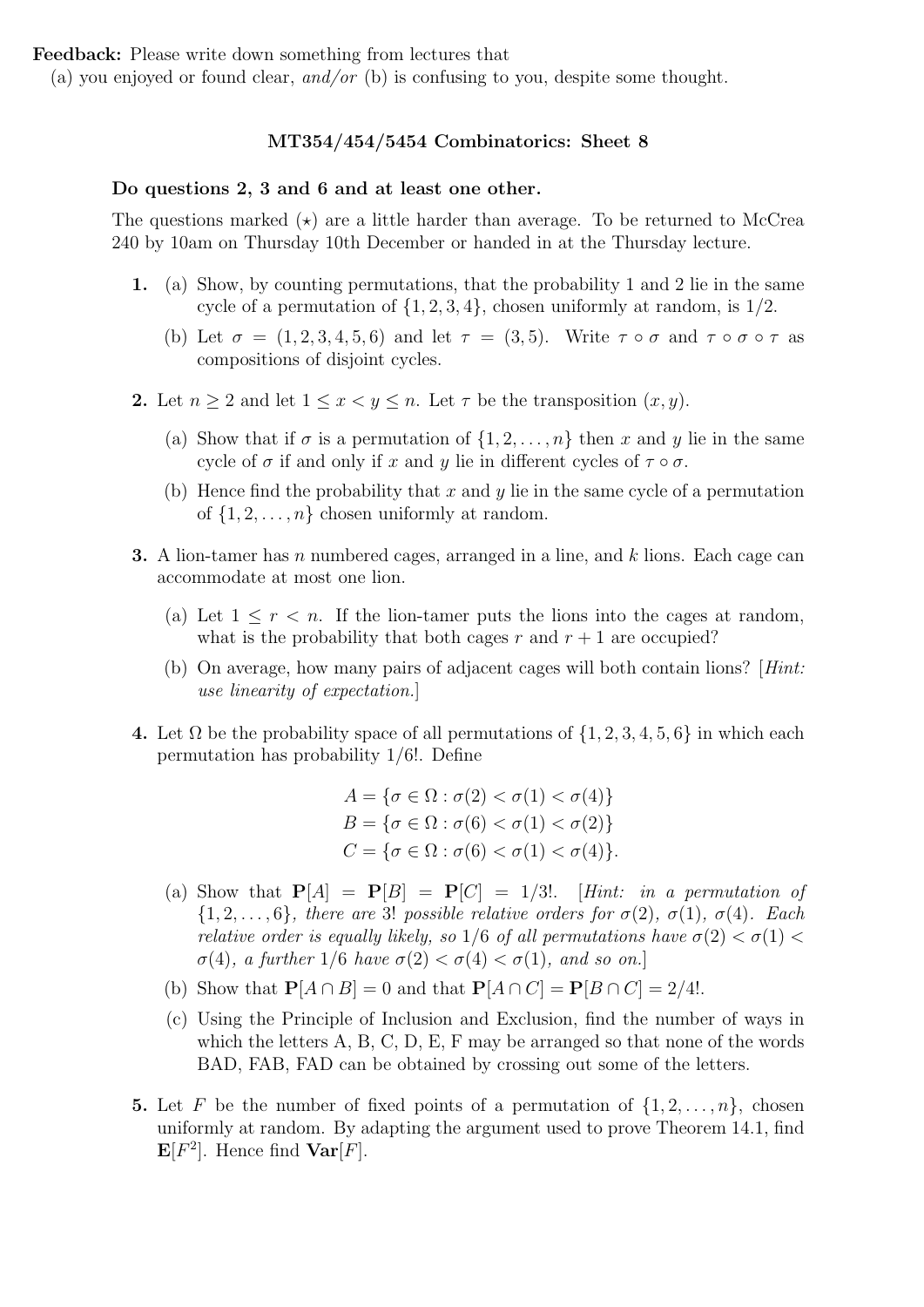6. Describe each of the proofs you have seen that the number of derangements of  $\{1, 2, ..., n\}$  is

$$
n! - \frac{n!}{1!} + \frac{n!}{2!} - \dots + \frac{(-1)^n}{n!}.
$$

(One or two lines per proof is ample.) Which proof is your favourite?

7. Let  $\Omega$  be a probability space and let  $X : \Omega \to \mathbb{N}_0$  be a random variable. Prove, using the formula after Definition 13.10, that

$$
\mathbf{E}[X] = \sum_{k=1}^{\infty} \mathbf{P}[X \ge k].
$$

Deduce Markov's inequality, that  $P[X \ge k] \le E[X]/k$  for each  $k \in \mathbb{N}$ .

8.  $(\star)$  In a room there are 100 numbered lockers. Each locker contains a piece of paper numbered between 1 and 100 so that each number is used exactly once. A team of 100 numbered people are let into the room, one at a time in numerical order. Each person is allowed to open up to 50 lockers before leaving the room. If every team member finds the piece of paper with his or her number on it, the team succeeds, otherwise they fail. (After each visit the room is returned to its original state, and once someone has visited the room, they cannot communicate with their colleagues.)

Find a strategy that gives the team a probability of success  $\geq 1/10$ .

- **9.** In an election there are two candidates  $A$  and  $B$ , each of whom gets exactly  $n$ votes. Let  $c_n$  be the number of ways in which the votes may be counted so that candidate A is never behind candidate B. (For example,  $c_3 = 5$ ; the corresponding ballot sequences are AAABBB, AABABB, AABBAB, ABAABB, ABABAB.)
	- (a) Show that  $c_n = \sum_{j=1}^n c_{j-1}c_{n-j}$  for each  $n \in \mathbb{N}$ .
	- (b) Hence show that  $c_n$  is equal to the *n*th Catalan Number  $C_n$ .
	- (c) Find the probability that when the votes are counted,  $A$  is never behind  $B$ .
- 10. Let  $m, n \in \mathbb{N}$ . A platoon of mn soldiers is arranged in m rows of n soldiers. The sergeant orders the soldiers in each row to rearrange themselves in decreasing order of height and then issues the same order for the columns.
	- (a) Show that the tallest soldier is now in the first row and the first column.
	- (b) Show that the rows are still arranged in decreasing order of height. [Hint: there is an argument using the pigeonhole principle.]
- 11. (\*) Let  $n \in \mathbb{N}$ . Let  $f \in \mathbb{N}$  be such that  $f \leq n$ . Show that the number of permutations of  $\{1, 2, \ldots, n\}$  with at least f fixed points is

$$
\frac{n!}{(f-1)!} \sum_{r=f}^{n} \frac{(-1)^{r-f}}{r(r-f)!}.
$$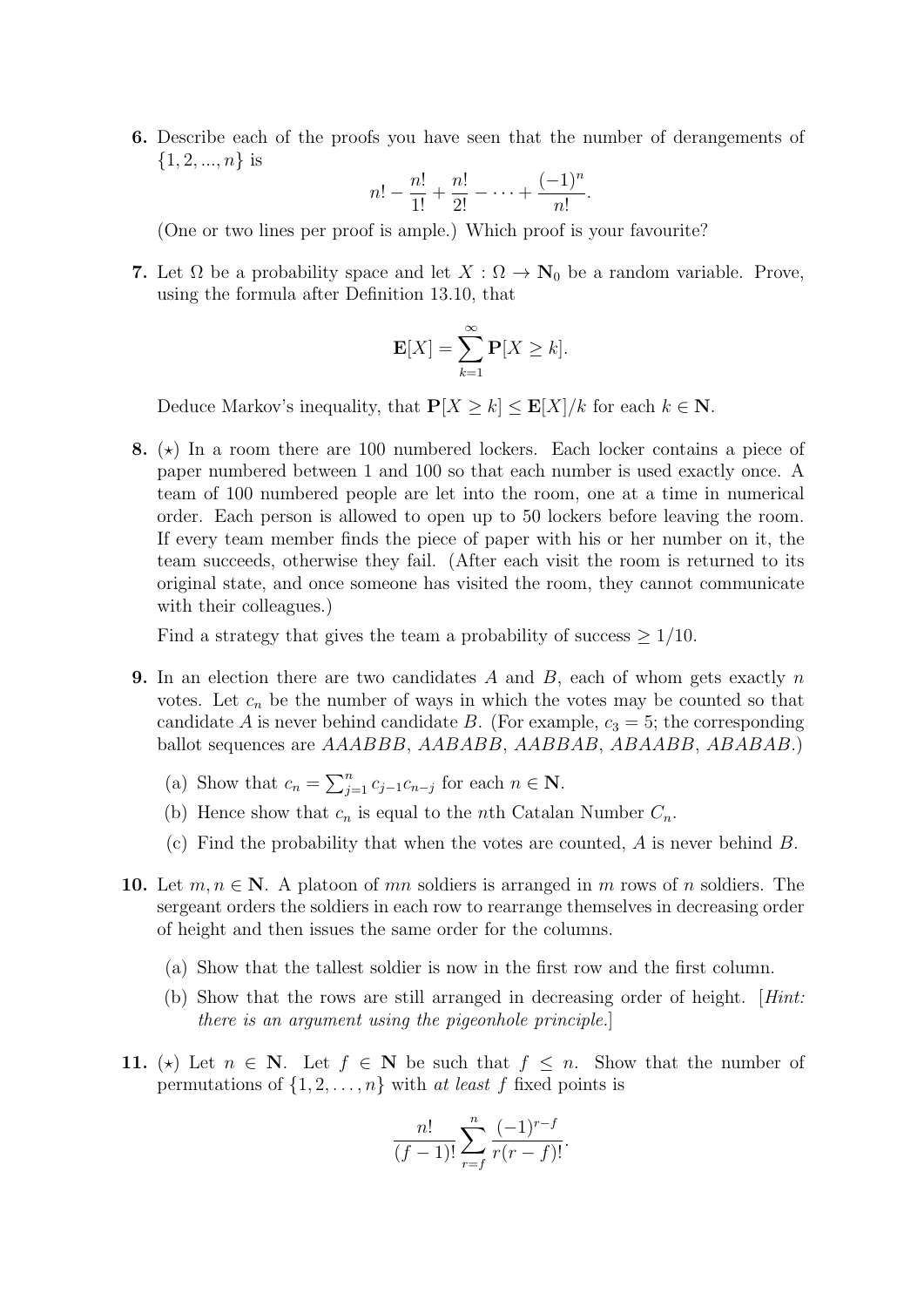(a) you enjoyed or found clear, and/or (b) is confusing to you, despite some thought.

## MT354/454/5454 Combinatorics: Sheet 9

## Do at least questions 2, 4 and 5.

The questions marked  $(\star)$  are harder than average. To be returned to McCrea 240 by 5pm Tuesday on the first week of next term.

- 1. Let  $\sigma$  be a permutation of  $\{1, 2, ..., n\}$ , chosen uniformly at random. Find the average length of the cycle of  $\sigma$  containing 1.
- **2.** Let  $e_n$  be the expected number of cycles in a permutation of  $\{1, 2, \ldots, n\}$  chosen uniformly at random. Show, using linearity of expectation, that  $e_n = \sum_{k=1}^n 1/k$ . (You may use Theorem 14.8.)
- **3.** Let  $t_n$  be the probability that a permutation of  $\{1, 2, \ldots, n\}$ , chosen uniformly at random, has a cycle of length  $> n/2$ .
	- (a) Use Theorem 14.8 to show that  $t_n = \sum_{n/2 < k \leq n} 1/k$ .
	- (b) Hence show that  $t_n \to \log 2$  as  $n \to \infty$ .
- 4. Suppose that the edges of the complete graph on  $\{1, 2, ..., n\}$  are coloured red, blue and green. Adapt the proof of Theorem 15.5 to show that if

$$
3^{1 - \binom{s}{2}} \binom{n}{s} < 1
$$

then there is a colouring with no monochromatic  $K_s$ . What is the resulting bound on the three-colour Ramsey number for  $s = 10$ ?

- 5. Let  $n \in N$  and let G be the complete graph on  $\{1, 2, \ldots, 9\}$ . Suppose that a subset A of  $\{1, 2, \ldots, 9\}$  is chosen uniformly at random. Let  $B = \{1, 2, \ldots, 9\} \backslash A$ . What is the probability that the cut  $(A, B)$  has capacity  $\geq m/2$ , where m is the number of edges of G?
- **6.** Let K denote the complete graph on N, so  $\{x, y\}$  is an edge of K for all distinct  $x, y \in \mathbb{N}$ . Show that if the edges of K are coloured red and blue then there is an infinite subset S of N such that all the edges  $\{x, y\}$  for  $x, y \in S$  have the same colour.
- 7. ( $\star$ ) Let  $A_k$  be the set of permutations of  $\{1, 2, \ldots, n\}$  in which 1 lies in a k cycle. Find a bijective proof that  $|A_k| = |A_{k+1}|$  for all k such that  $1 \leq k < n$ .
- 8. An aircraft has exactly 100 seats. The 100 people due to travel on it are lined up, in a random order. The first person in the queue has forgotten his seat number, and so sits in one of the seats at random. The remaining 99 people all know their seat numbers and so if their seat is not taken, they sit in it. If their seat is taken, they are too shy to complain and so they sit in a free seat which they choose at random.

Find the probability that the last person in the queue sits in his or her own seat.